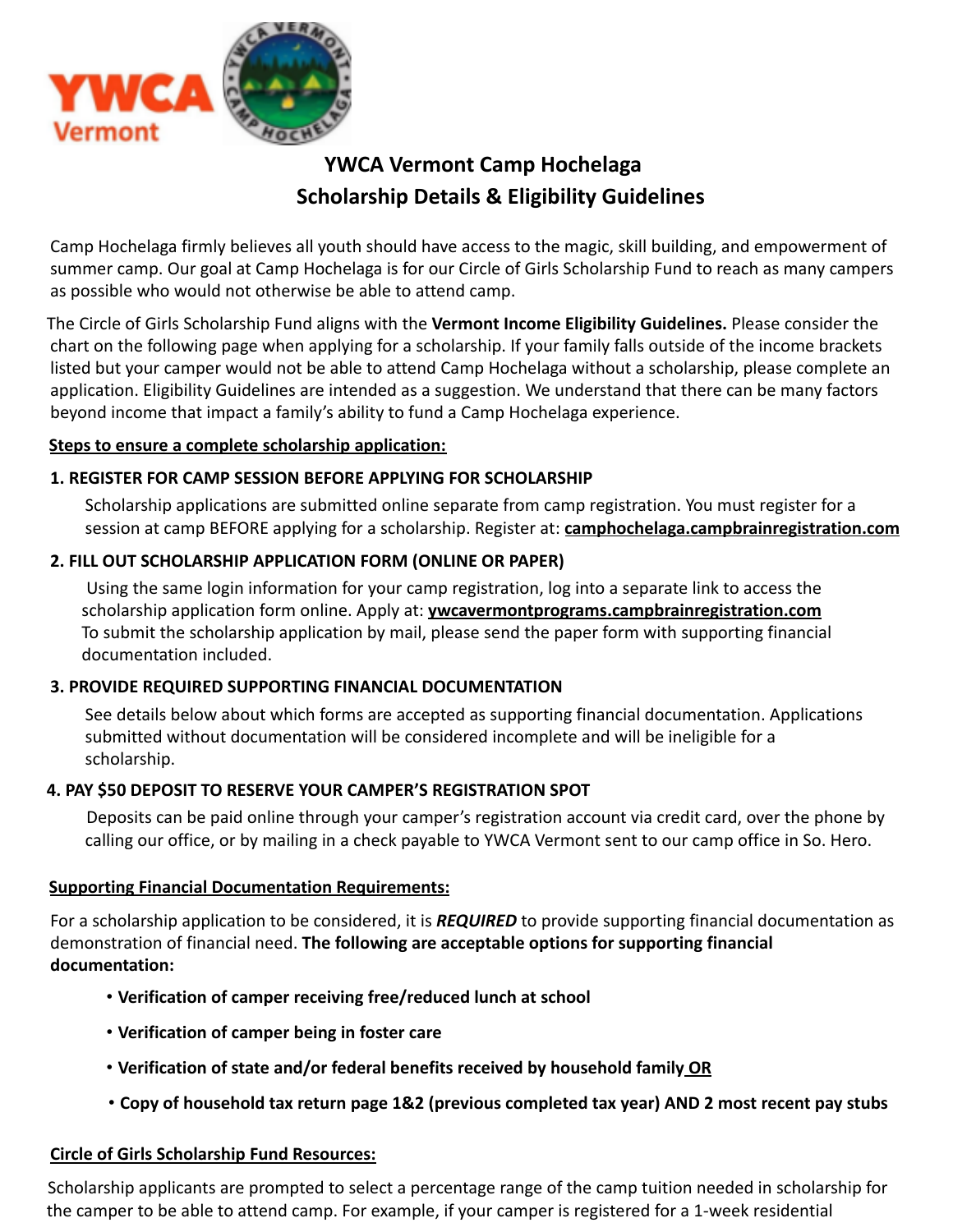session

(\$880 total) and you select 25%-50% tuition coverage, Camp Hochelaga would consider granting a scholarship between \$220 - \$400 to go towards payment of the total \$880 tuition. Please keep in mind, there is a high demand for financial assistance and we strive to serve as many families as possible. For this reason, we cannot fund 100% of any camper's total camp tuition. The amount of scholarship is awarded based upon availability of funds, income, family size, session availability, and need.

**\*If you are unsure of how to access certain pieces of supporting financial documentation**, please take note of our recommendations for resources to acquire the proper forms:

• **Free/Reduced Lunch –** contact your camper's school counselor/main office directly to request a copy of your child's meal status. Be sure this form includes the camper's full name, the school's name and indication of "FREE/REDUCED LUNCH"

• **Foster Care –** contact the Vermont Department of Child and Family Services (DCF) to request a copy of your camper's status with the state by speaking with a Resource Coordinator from your district. See the list of district contacts here: **dcf.vermont.gov/fsd/contact-us/districts**

• **State Benefits** – contact DCF's Benefits Service Center Programs to request proof of household benefits received like 3SquaresVT, Reach Up, etc. Call **(800) 479-6151** or online at **dcf.vermont.gov/mybenefits**

• **Tax Returns** – contact the IRS directly to request transcripts of past tax returns **(800) 908-9946** or use the "Get Transcript" Tool here: **www.irs.gov/individuals/get-transcript**

**\*If your family is looking to apply for additional funding to offset the cost of camp,** please consider reaching out to our recommendations of local organizations offering funds for camp experiences and childcare:

• **Warner Home for Little Wanderers –** for Franklin County residents, campership applications due April 1<sup>st</sup> warnerhomeforlittlewanderers.org/campership.html

• **Howard Center –** for Vermont residents, special funding available to qualified families **(802) 488-6000 howardcenter.org/developmental-services/children-youth/**

• **DCF –** for Vermont residents, special funding available for qualified families **dcf.vermont.gov/resources**

**Vermont Income Eligibility Guidelines Grid**